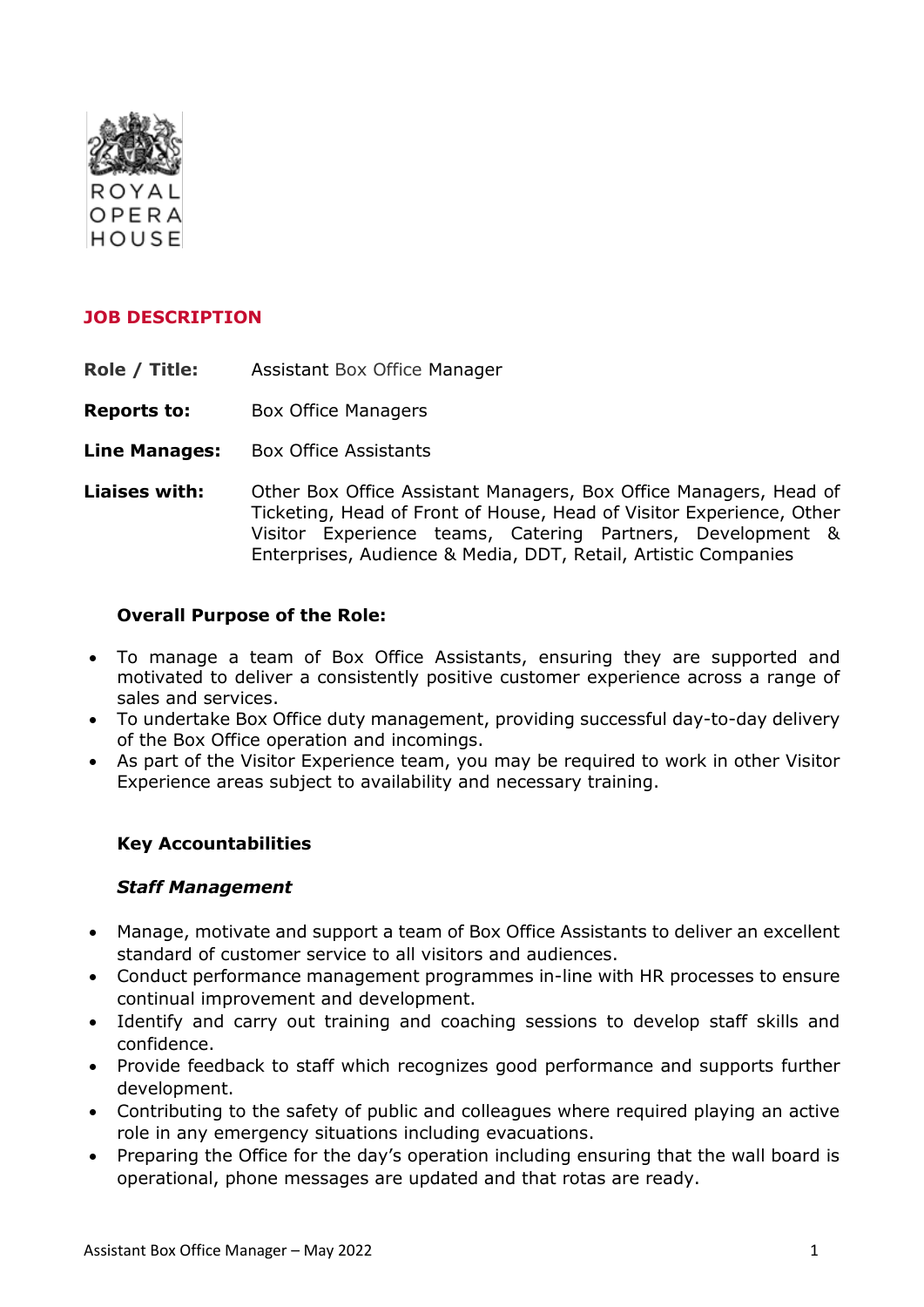- Ensuring that staff breaks are coordinated in a way that does not interrupt the box office operation, liaising with the Resources Manager, as appropriate.
- To have a clear understanding of the ROH business goals and ensure working practices are actively contributing to these goals.
- To play an active role in Box Office team training and recruitment.

### **Incoming Box Office Duty Management**

- To act as a Duty Manager across a seven-day rota to provide management support for each Box Office incoming shift and office shift to include:
	- o Managing and supporting staff; dealing with and seeking resolution to escalated customer issues/enquiries.
	- $\circ$  Liaising with other Visitor Experience staff to ensure the smooth running of the front of house opera.
	- o Providing a written report of any matters requiring team communication for each shift.
	- $\circ$  Producing Box Office duty management reports after each incoming/day.

### *Office Box Office Duty Management*

- Providing effective coordination of Box Office shifts at the Royal Opera House, Covent Garden site (multi-channel services) supporting staff to deliver the operation whilst ensuring that all areas are appropriately staffed and presentable.
- Handling nonstandard bookings and enquiries e.g. more complex group booking arrangements and the more in-depth online booking enquiries.
- Determining the daily rota and adjust it as appropriate to respond to demand from various channels; to allocate tasks and roles to the team to ensure the appropriate prioritisation of work.
- Monitoring service levels and act to ensure customers' needs are met.
- Preparing briefings for staff to ensure effective communication flow and respond to staff requests for additional information where required.
- Responding to escalated customer issues ensuring a positive, consistent, courteous and informed approach; investigate and resolve customers' problems.

#### *Other*

- Working in other areas of the Visitor Experience department as required, including, but not limited to Front of House Team Leader work and support to Tours.
- Assisting with testing, fault reporting and of checking online information where required.
- Assisting the Customer Service Manager with responding to customer queries, where required.
- Assisting in the administration of the department's customer contact software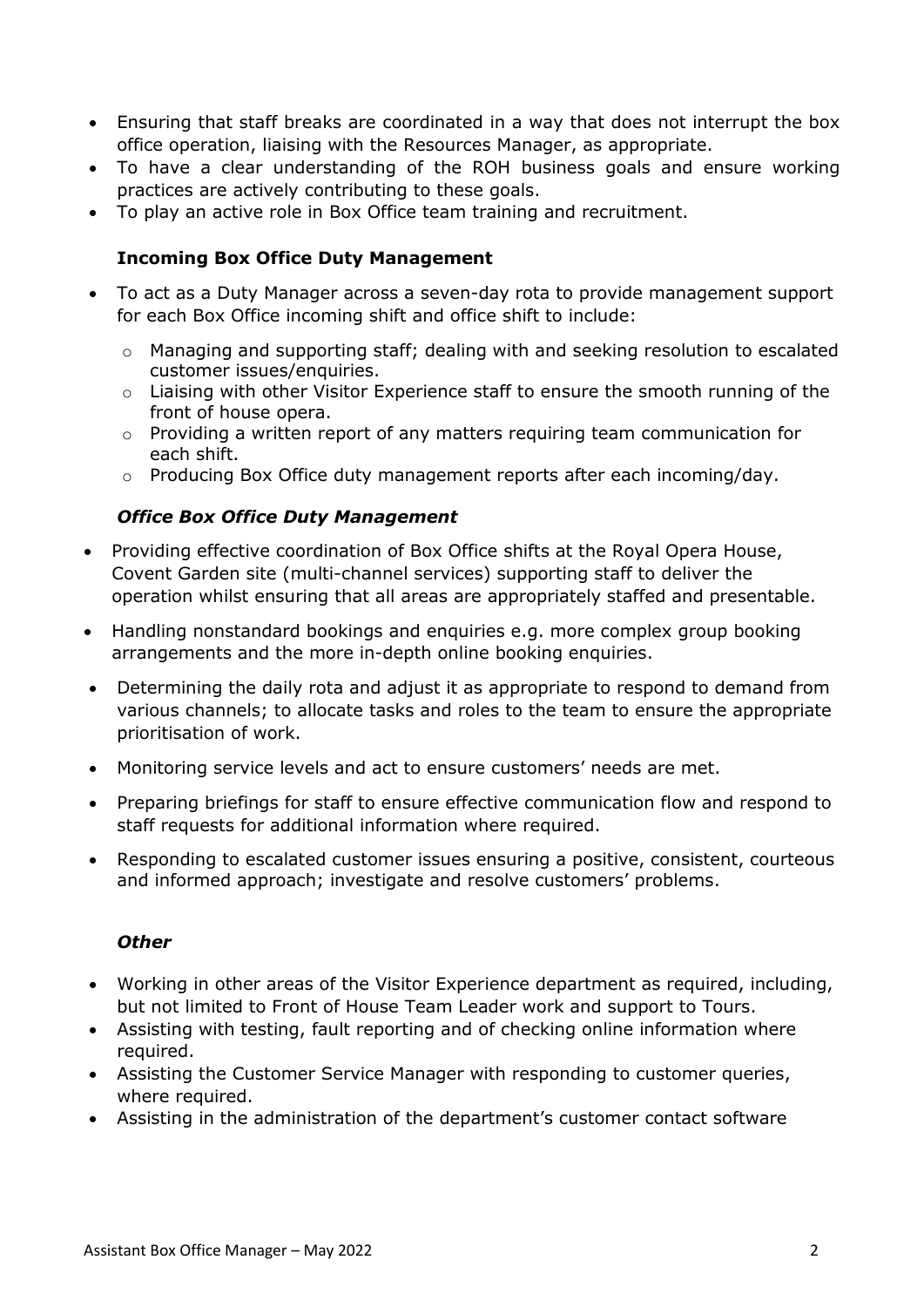- Ensuring quality control with Box Office assistants through analysing staff performance stats and call recordings to ensure the department meets. performance standards and is compliant with all key measures including GDPR
- Assisting with the administration of general rehearsal tickets.
- Assisting with ticket sales and standard work usually carried out by Box Office Assistants as required.
- Being a committed and confident communicator about the ROH as a charity and to seek ways to encourage membership and philanthropy via staff teams and in the public spaces of the building.
- Contributing to ensuring the Box Office team is recognized as being a positive and helpful department internally and externally.
- Ensuring that the Box Office team deliver an excellent experience via all channels by acting as an ambassador, promoting high standard of service always, working closely with the Box Office management team to ensure that agreed service standards are met and proactively looking for ways in which the service can be improved.
- Acting as a member of the Box Office Management team attending and representing managers at meetings where required Proactively demonstrating a commitment to the Royal Opera House's Diversity and Inclusion strategy.
- Any other reasonable duties regarding the effective running of the department, as and when required.
- Agreeing with calls and customer interactions being recorded for training and follow-up purposes.
- You will be required to work evenings and weekends, including Sundays, when rostered.

# **PERSON SPECIFICATION:**

# *Minimum Skills, Knowledge and Experience*

- **Experience of managing or supervising a ticketing operation**
- **Experience of positively influencing, motivating and supervising staff teams**
- **Experience of delivering excellent customer service via multiple channels**
- Knowledge of the operations of a busy Box Office and/or call centre
- Strong IT skills
- Positive role model for the delivery of excellent customer service

# *Other Essential Skills, Knowledge and Experience*

- Systematic approach to managing tasks and priorities and effectively delegating
- **EXT** Ability to structure and maintain data records for analysis and preparing feedback reports

Experience in training in customer service and operations

Excellent communication skills and an ability to deliver briefings and information in written and verbal form

- Numerate and financially self-assured; experience in payment reconciliation.
- An eye for detail and an ability to work to deadlines

# *Desired Skills, Knowledge and Experience*